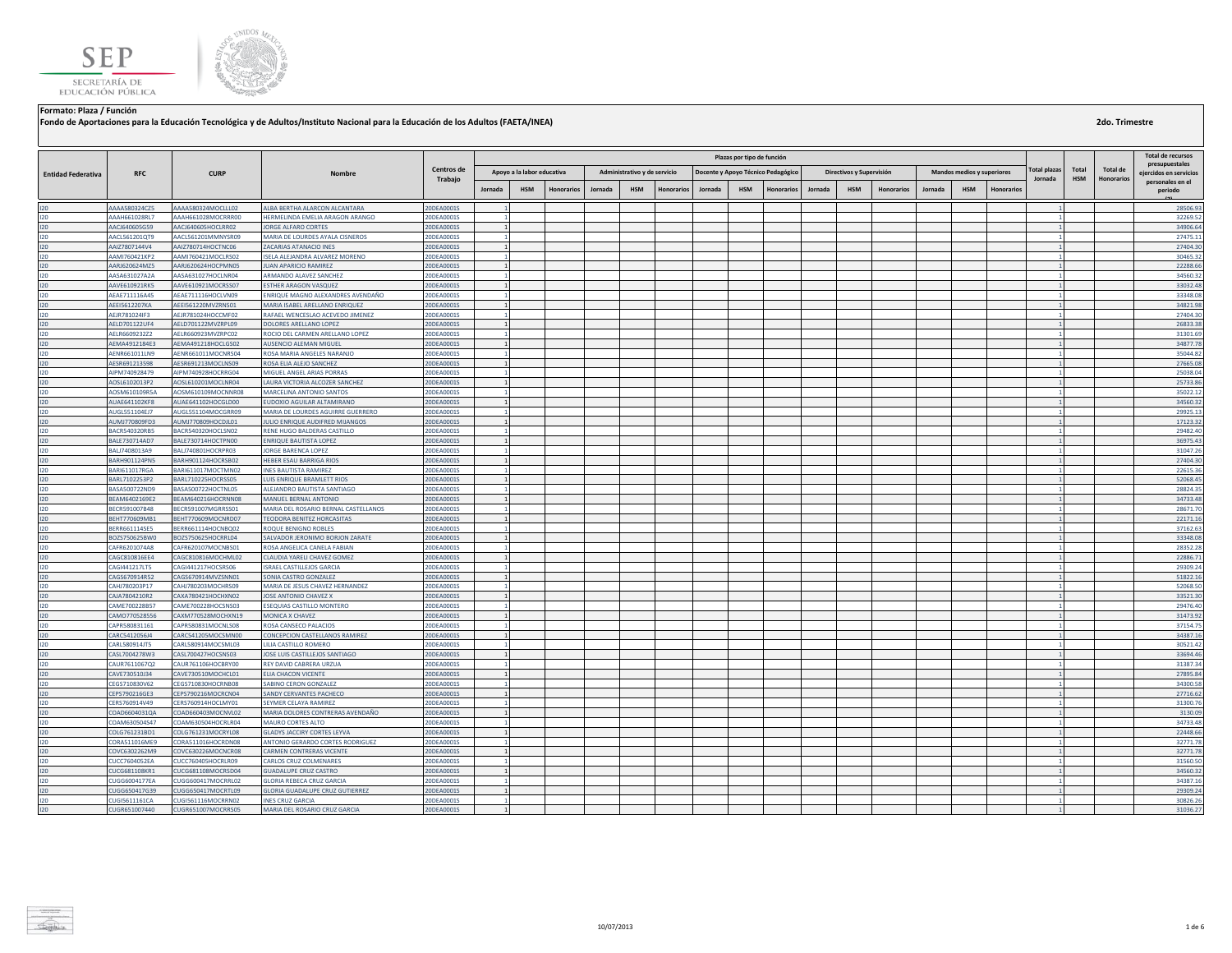



**Fondo de Aportaciones para la Educación Tecnológica y de Adultos/Instituto Nacional para la Educación de los Adultos (FAETA/INEA)**

|                           |                                |                                          |                                                             |                          | Plazas por tipo de función     |                            |                   |         |                              |                   |         |            |                                    |         |                          |                   |         |                            |            |                     | <b>Total de recursos</b> |                 |                                            |
|---------------------------|--------------------------------|------------------------------------------|-------------------------------------------------------------|--------------------------|--------------------------------|----------------------------|-------------------|---------|------------------------------|-------------------|---------|------------|------------------------------------|---------|--------------------------|-------------------|---------|----------------------------|------------|---------------------|--------------------------|-----------------|--------------------------------------------|
|                           |                                |                                          |                                                             | Centros de               |                                |                            |                   |         |                              |                   |         |            |                                    |         |                          |                   |         |                            |            | <b>Total plazas</b> | Total                    | <b>Total de</b> | presupuestales                             |
| <b>Entidad Federativa</b> | <b>RFC</b>                     | <b>CURP</b>                              | Nombre                                                      | Trabajo                  |                                | Apoyo a la labor educativa |                   |         | Administrativo y de servicio |                   |         |            | Docente y Apoyo Técnico Pedagógico |         | Directivos y Supervisión |                   |         | Mandos medios y superiores |            | Jornada             | <b>HSM</b>               | Honorarios      | eiercidos en servicios<br>personales en el |
|                           |                                |                                          |                                                             |                          | Jornada                        | <b>HSM</b>                 | <b>Honorarios</b> | Jornada | <b>HSM</b>                   | <b>Honorarios</b> | Jornada | <b>HSM</b> | <b>Honorarios</b>                  | Jornada | <b>HSM</b>               | <b>Honorarios</b> | Jornada | <b>HSM</b>                 | Honorario: |                     |                          |                 | periodo                                    |
| 120                       | CUJT751221MS1                  | CUJT751221HOCRRM06                       | TOMAS PEDRO CRUZ JAROUIN                                    | 20DEA0001S               |                                |                            |                   |         |                              |                   |         |            |                                    |         |                          |                   |         |                            |            |                     |                          |                 | 36261.20                                   |
| 120                       | CULM590814AY0                  | CULM590814HOCRPG05                       | MIGUEL ANGEL CRUZ LOPEZ                                     | 20DEA0001S               |                                |                            |                   |         |                              |                   |         |            |                                    |         |                          |                   |         |                            |            |                     |                          |                 | 34071.50                                   |
| 120                       | CUMA680109GU4                  | CUMA680109HOCRZN09                       | <b>ANTONIO CRUZ MEZA</b>                                    | 20DEA0001S               | $\blacksquare$                 |                            |                   |         |                              |                   |         |            |                                    |         |                          |                   |         |                            |            |                     |                          |                 | 34107.62                                   |
| 120                       | CUME801120LBA                  | CUME801120MOCRND06                       | EDMUNDA CRUZ MENDOZA                                        | 20DEA0001S               | $\mathbf{1}$                   |                            |                   |         |                              |                   |         |            |                                    |         |                          |                   |         |                            |            |                     |                          |                 | 8561.66                                    |
| 120                       | CUMU781012CC0                  | CUMU781012HOCRRL00                       | ULICES CRUZ MORGAN                                          | 20DEA0001S               |                                |                            |                   |         |                              |                   |         |            |                                    |         |                          |                   |         |                            |            |                     |                          |                 | 4399.30                                    |
| 120                       | CUNO641222214                  | CUXN641222MOCVXR07                       | NORMA EUNICE CUEVAS X                                       | 20DEA0001S               | $\mathbf{1}$                   |                            |                   |         |                              |                   |         |            |                                    |         |                          |                   |         |                            |            |                     |                          |                 | 29655.56                                   |
| 120                       | CURL600803DY7                  | CURL600803MOCRCR18                       | MARIA DE LOURDES LID CRUZ RICARDEZ                          | 20DEA0001S               |                                |                            |                   |         |                              |                   |         |            |                                    |         |                          |                   |         |                            |            |                     |                          |                 | 36263.18                                   |
| 120                       | <b>CURY780320SK6</b>           | CURY780320MOCRGD03                       | YADIRA CRUZ REGINO                                          | 20DEA0001S               |                                |                            |                   |         |                              |                   |         |            |                                    |         |                          |                   |         |                            |            |                     |                          |                 | 28335.10                                   |
| 120                       | CUSC581128CS7                  | CUSC581128MOCRNB06                       | <b>CIBELES CRUZ SANCHEZ</b>                                 | 20DEA0001S               |                                |                            |                   |         |                              |                   |         |            |                                    |         |                          |                   |         |                            |            |                     |                          |                 | 31776.1                                    |
| 120                       | CUSD661223SC1                  | CUSD661223HOCRLG00                       | DAGOBERTO CRUZ SALVATIERRA                                  | 20DEA0001S               | $\mathbf{1}$                   |                            |                   |         |                              |                   |         |            |                                    |         |                          |                   |         |                            |            |                     |                          |                 | 34040.78                                   |
| 120<br>120                | DEGJ730102RL5                  | DEGJ730102HOCSRS04<br>DIGC640716MOCZNR08 | ESUS RANGEL DESALES GUERACH<br>CARMEN DIAZ GONZALEZ         | 20DEA0001S               |                                |                            |                   |         |                              |                   |         |            |                                    |         |                          |                   |         |                            |            |                     |                          |                 | 33761.30                                   |
| 120                       | DIGC640716MV0<br>DIMD700627M67 | DIMD700627HOCZRR07                       | DARIO DIAZ MARTINEZ                                         | 20DEA0001S<br>20DEA0001S | $\mathbf{1}$<br>11             |                            |                   |         |                              |                   |         |            |                                    |         |                          |                   |         |                            |            | 1                   |                          |                 | 52676.24<br>33838.76                       |
| 120                       | DOJA780111JF3                  | DOJA780111HOCRML01                       | ALAIN DORANTES JIMENEZ                                      | 20DEA0001S               | 1                              |                            |                   |         |                              |                   |         |            |                                    |         |                          |                   |         |                            |            |                     |                          |                 | 33521.30                                   |
| $120 -$                   | EAMI571107N94                  | EAMI571107MDFSRR01                       | <b>RMA LILIA ESTRADA MARTINEZ</b>                           | 20DEA0001S               |                                |                            |                   |         |                              |                   |         |            |                                    |         |                          |                   |         |                            |            |                     |                          |                 | 36292.04                                   |
| 120                       | EEPG850825NF4                  | EEPG850825MOCCLL04                       | <b>GLORIA MBAJNUX ECHEVERRIA PALAFOX</b>                    | 20DEA0001S               | 1                              |                            |                   |         |                              |                   |         |            |                                    |         |                          |                   |         |                            |            |                     |                          |                 | 22625.54                                   |
| 120                       | EUMR700919FU1                  | EUMR700919HOCSNC05                       | RICARDO ESTUDILLO MONTALVO                                  | 20DEA0001S               |                                |                            |                   |         |                              |                   |         |            |                                    |         |                          |                   |         |                            |            |                     |                          |                 | 33174.92                                   |
| 120                       | FAGS610530QG0                  | FAGS610530MDFRNL05                       | SOLEDAD FRANCO GONZALEZ                                     | 20DEA0001S               | $\mathbf{1}$                   |                            |                   |         |                              |                   |         |            |                                    |         |                          |                   |         |                            |            |                     |                          |                 | 28647.13                                   |
| 120                       | FAMB6502075C7                  | FAMB650207MOCBRT09                       | BEATRIZ FABIAN MARTINEZ                                     | 20DEA0001S               |                                |                            |                   |         |                              |                   |         |            |                                    |         |                          |                   |         |                            |            |                     |                          |                 | 14426.81                                   |
| 120                       | FEOR780413UD5                  | FEOR780413MDFRRC04                       | <b>ROCIO FERIA ORTIZ</b>                                    | 20DEA0001S               | $\mathbf{1}$                   |                            |                   |         |                              |                   |         |            |                                    |         |                          |                   |         |                            |            |                     |                          |                 | 32348.18                                   |
| 120                       | FETP761101LQ1                  | FETP761101HOCLRR00                       | PERFECTO FELIPE TRAPAGA                                     | 20DEA0001S               |                                |                            |                   |         |                              |                   |         |            |                                    |         |                          |                   |         |                            |            |                     |                          |                 | 34040.78                                   |
| 120                       | FOGR7109293C0                  | FOGR710929HHGLNF05                       | RAFAEL FLORES GONZALEZ                                      | 20DEA0001S               | $\mathbf{1}$                   |                            |                   |         |                              |                   |         |            |                                    |         |                          |                   |         |                            |            |                     |                          |                 | 34733.48                                   |
| 120                       | FOIM631111SX9                  | FOIM631111HOCLGR06                       | MARTIN FLORES IGNACIO                                       | 20DEA0001S               |                                |                            |                   |         |                              |                   |         |            |                                    |         |                          |                   |         |                            |            |                     |                          |                 | 52091.57                                   |
| 120                       | FOPE560130AZ7                  | FOPE560130HOCLBP00                       | EPIFANIO FLORES PUEBLITA                                    | 20DEA0001S               | $\overline{1}$                 |                            |                   |         |                              |                   |         |            |                                    |         |                          |                   |         |                            |            |                     |                          |                 | 34358.30                                   |
| 120                       | FOZB740430RX0                  | FOZB740430HOCLRN19                       | BENITO JAIME FLORES ZURITA                                  | 20DEA0001S               | $\mathbf{1}$                   |                            |                   |         |                              |                   |         |            |                                    |         |                          |                   |         |                            |            |                     |                          |                 | 33867.62                                   |
| 120                       | FUSC7603059F9                  | FUSC760305MOCNLR09                       | MARIA DEL CARMEN FUENTES SOLAR                              | 20DEA0001S               | $\mathbf{1}$<br>$\blacksquare$ |                            |                   |         |                              |                   |         |            |                                    |         |                          |                   |         |                            |            |                     |                          |                 | 33550.16                                   |
| 120<br>120                | GAAD7505058R2<br>GACA720925CRA | GAAD750505HOCRNV03<br>GACA720925HDFSDL05 | DAVID GARCIA ANGEL<br>ALFREDO GASGA CID DEL PRADO           | 20DEA0001S<br>20DEA0001S |                                |                            |                   |         |                              |                   |         |            |                                    |         |                          |                   |         |                            |            |                     |                          |                 | 33874.46<br>52068.45                       |
| 120                       | GALF7301112S5                  | GALF730111MOCRPR03                       | FRANCISCA GUILLERMIN GARCIA LOPEZ                           | 20DEA0001S               |                                |                            |                   |         |                              |                   |         |            |                                    |         |                          |                   |         |                            |            |                     |                          |                 | 33348.08                                   |
| 120                       | GALM6010238X3                  | GALM601023MOCRNR04                       | MARGARITA LETICIA GARCIA LUNA                               | 20DEA0001S               | $\mathbf{1}$                   |                            |                   |         |                              |                   |         |            |                                    |         |                          |                   |         |                            |            |                     |                          |                 | 33436.92                                   |
| 120                       | GALR710301FK6                  | GALR710301MOCLBS04                       | ROSA MARIA GALLEGOS LABIAS                                  | 20DEA0001S               |                                |                            |                   |         |                              |                   |         |            |                                    |         |                          |                   |         |                            |            |                     |                          |                 | 35213.84                                   |
| 120                       | GALS700622D4A                  | GALS700622MOCRPY07                       | SYLVIA MAGDALENA GARCIA LOPEZ                               | 20DEA0001S               | $\mathbf{1}$                   |                            |                   |         |                              |                   |         |            |                                    |         |                          |                   |         |                            |            |                     |                          |                 | 24762.98                                   |
| 120                       | GAME670305JJ4                  | GAME670305MOCRRL09                       | <b>LIZABETH GARCIA MARTINEZ</b>                             | 20DEA0001S               |                                |                            |                   |         |                              |                   |         |            |                                    |         |                          |                   |         |                            |            |                     |                          |                 | 34040.78                                   |
| 120                       | GAMF891009AE3                  | GAMF891009MBCRNT06                       | FATIMA DEL ROSARIO GARCIA MENDOZA                           | 20DEA0001S               |                                |                            |                   |         |                              |                   |         |            |                                    |         |                          |                   |         |                            |            |                     |                          |                 | 28224.35                                   |
| 120                       | GAT1700220R64                  | GATI700220MOCRMR07                       | <b>RMA GARCIA TAMAYO</b>                                    | 20DEA0001S               | $\mathbf{1}$                   |                            |                   |         |                              |                   |         |            |                                    |         |                          |                   |         |                            |            |                     |                          |                 | 34733.48                                   |
| 120                       | GAVC800126EG4                  | GAVC800126MOCYLL08                       | CLAUDIA LILIANA GAY VALENCIA                                | 20DEA0001S               | 1                              |                            |                   |         |                              |                   |         |            |                                    |         |                          |                   |         |                            |            |                     |                          |                 | 22512.52                                   |
| 120                       | GOCL5306113T1                  | GOCL530611HOCMSS00                       | UIS RAFAEL GOMEZ CASTILLO                                   | 20DEA0001S               | $\blacksquare$                 |                            |                   |         |                              |                   |         |            |                                    |         |                          |                   |         |                            |            |                     |                          |                 | 33521.30                                   |
| 120                       | GOFC5803062S4                  | GOFC580306HOCNRR02                       | CIRO GONZALEZ FRANCO                                        | 20DEA0001S               | 1                              |                            |                   |         |                              |                   |         |            |                                    |         |                          |                   |         |                            |            |                     |                          |                 | 28362.46                                   |
| 120                       | GOJL800608124                  | GOJL800608HVZMCS07                       | UIS ALBERTO GOMEZ JACOME                                    | 20DEA0001S               |                                |                            |                   |         |                              |                   |         |            |                                    |         |                          |                   |         |                            |            |                     |                          |                 | 33826.15                                   |
| 120                       | GOPE610511J59                  | GOPE610511HOCNRR06                       | ERNESTO GONZALEZ PERALTA                                    | 20DEA0001S               | 1                              |                            |                   |         |                              |                   |         |            |                                    |         |                          |                   |         |                            |            |                     |                          |                 | 36465.26<br>35136.55                       |
| 120<br>120                | GORJ681203GH6<br>GORR771203822 | GORJ681203HOCNZV07<br>GORR771203HOCMDF09 | JAVIER GONZALEZ RUIZ<br>RAFAEL FRANCISCO GOMEZ RODRIGUEZ    | 20DEA0001S<br>20DEA0001S | $\mathbf{1}$<br>1              |                            |                   |         |                              |                   |         |            |                                    |         |                          |                   |         |                            |            |                     |                          |                 | 52151.24                                   |
| 120                       | GORS630531PT4                  | GORS630531MOCDSL00                       | SILVIA GODINEZ RASGADO                                      | 20DEA0001S               |                                |                            |                   |         |                              |                   |         |            |                                    |         |                          |                   |         |                            |            |                     |                          |                 | 22174.35                                   |
| 120                       | GORS740318BX7                  | GORS740318MDFMYN03                       | SANDRA ANGELICA GOMEZ REYES                                 | 20DEA0001S               | $\mathbf{1}$                   |                            |                   |         |                              |                   |         |            |                                    |         |                          |                   |         |                            |            |                     |                          |                 | 28876.27                                   |
| 120                       | <b>SUCF571020QL8</b>           | GUCF571020HOCTNL07                       | FELICIANO GUTIERREZ CONTRERAS                               | 20DEA0001S               |                                |                            |                   |         |                              |                   |         |            |                                    |         |                          |                   |         |                            |            |                     |                          |                 | 37724.23                                   |
| 120                       | <b>SUDH680108EC7</b>           | GUDH680108HOCTZL01                       | <b>HELADIO GUTIERREZ DIAZ</b>                               | 20DEA0001S               | 1                              |                            |                   |         |                              |                   |         |            |                                    |         |                          |                   |         |                            |            |                     |                          |                 | 37911.43                                   |
| 120                       | GUMJ680814RK8                  | GUMJ680814MOCTRN02                       | JUANA BELEN GUTIERREZ MORALES                               | 20DEA0001S               | 1                              |                            |                   |         |                              |                   |         |            |                                    |         |                          |                   |         |                            |            |                     |                          |                 | 33174.92                                   |
| 120                       | GUSR6510162R4                  | GUSR651016MOCZLC03                       | ROCIO JULIA GUZMAN SOLANA                                   | 20DEA0001S               | 1                              |                            |                   |         |                              |                   |         |            |                                    |         |                          |                   |         |                            |            |                     |                          |                 | 33643.54                                   |
| 120                       | HEBV650315UQ8                  | HEBV650315HOCRRD09                       | VIDAL EDMUNDO HERNANDEZ BARRIENTOS                          | 20DEA0001S               |                                |                            |                   |         |                              |                   |         |            |                                    |         |                          |                   |         |                            |            |                     |                          |                 | 32195.48                                   |
| 120                       | HECF510117120                  | HECF510117HOCRRL04                       | FLORENTINO NATALIO HERNANDEZ CERVANTES                      | 20DEA0001S               |                                |                            |                   |         |                              |                   |         |            |                                    |         |                          |                   |         |                            |            |                     |                          |                 | 52668.45                                   |
| 120                       | <b>HECM781122PA4</b>           | HECM781122HOCRNR02                       | MAURO HERNANDEZ CANSECO                                     | 20DEA0001S               |                                |                            |                   |         |                              |                   |         |            |                                    |         |                          |                   |         |                            |            |                     |                          |                 | 36413.83                                   |
| 120                       | <b>HECR740928IY6</b>           | HECR740928MOCRCO01                       | <b>RAQUEL HERNANDEZ COCA</b>                                | 20DEA0001S               | $\mathbf{1}$                   |                            |                   |         |                              |                   |         |            |                                    |         |                          |                   |         |                            |            |                     |                          |                 | 28978.96                                   |
| 120                       | HEDG730227D28                  | HEDG730227HOCRZL06                       | GILBERTO HERNANDEZ DIAZ                                     | 20DEA0001S               |                                |                            |                   |         |                              |                   |         |            |                                    |         |                          |                   |         |                            |            |                     |                          |                 | 33521.30                                   |
| 120<br>120                | HEGJ860222PU0                  | HEGJ860222HOCRMM08                       | JAIME HERNANDEZ GOMEZ                                       | 20DEA0001S               | $\blacksquare$                 |                            |                   |         |                              |                   |         |            |                                    |         |                          |                   |         |                            |            |                     |                          |                 | 52190.1<br>30561.09                        |
| 120                       | HEHC720327BD1<br>HEHI660424P63 | HEHC720327MOCRRL06<br>HEHI660424MOCRRR03 | CELSA HERNANDEZ HERNANDEZ<br><b>RMA HERNANDEZ HERNANDEZ</b> | 20DEA0001S<br>20DEA0001S | 1                              |                            |                   |         |                              |                   |         |            |                                    |         |                          |                   |         |                            |            |                     |                          |                 | 32771.78                                   |
| 120                       | HEJA601202516                  | HEJA601202MDFRML08                       | LMA LOURDES HERNANDEZ JIMENEZ                               | 20DEA0001S               |                                |                            |                   |         |                              |                   |         |            |                                    |         |                          |                   |         |                            |            |                     |                          |                 | 37042.52                                   |
| 120                       | HELA6405036E1                  | HELA640503HOCRPN06                       | ANDRES HERNANDEZ LOPEZ                                      | 20DEA0001S               | $\mathbf{1}$                   |                            |                   |         |                              |                   |         |            |                                    |         |                          |                   |         |                            |            |                     |                          |                 | 31820.24                                   |
| 120                       | HELA680221DQ0                  | HELA680221HOCRZN05                       | ANTONIO HERNANDEZ LOAEZA                                    | 20DEA0001S               |                                |                            |                   |         |                              |                   |         |            |                                    |         |                          |                   |         |                            |            |                     |                          |                 | 34502.60                                   |
| 120                       | <b>HEMF741112KP1</b>           | HEMF741112MOCRRD04                       | FIDELINA HERNANDEZ MERINO                                   | 20DEA0001S               | $\mathbf{1}$                   |                            |                   |         |                              |                   |         |            |                                    |         |                          |                   |         |                            |            |                     |                          |                 | 34049.18                                   |
| 120                       | <b>HERH580904K48</b>           | HERH580904HGRRZC08                       | <b>HECTOR JAVIER HERNANDEZ RUIZ</b>                         | 20DEA0001S               |                                |                            |                   |         |                              |                   |         |            |                                    |         |                          |                   |         |                            |            |                     |                          |                 | 32604.32                                   |
| 120                       | HERJ721022QP9                  | HERJ721022HOCRYN07                       | JUAN SANTIAGO HERNANDEZ REYES                               | 20DEA0001S               |                                |                            |                   |         |                              |                   |         |            |                                    |         |                          |                   |         |                            |            |                     |                          |                 | 34913.48                                   |
| 120                       | HESD620525LU7                  | HESD620525MOCRNM06                       | DOMITILA HERNANDEZ SANCHEZ                                  | 20DEA0001S               |                                |                            |                   |         |                              |                   |         |            |                                    |         |                          |                   |         |                            |            |                     |                          |                 | 32859.32                                   |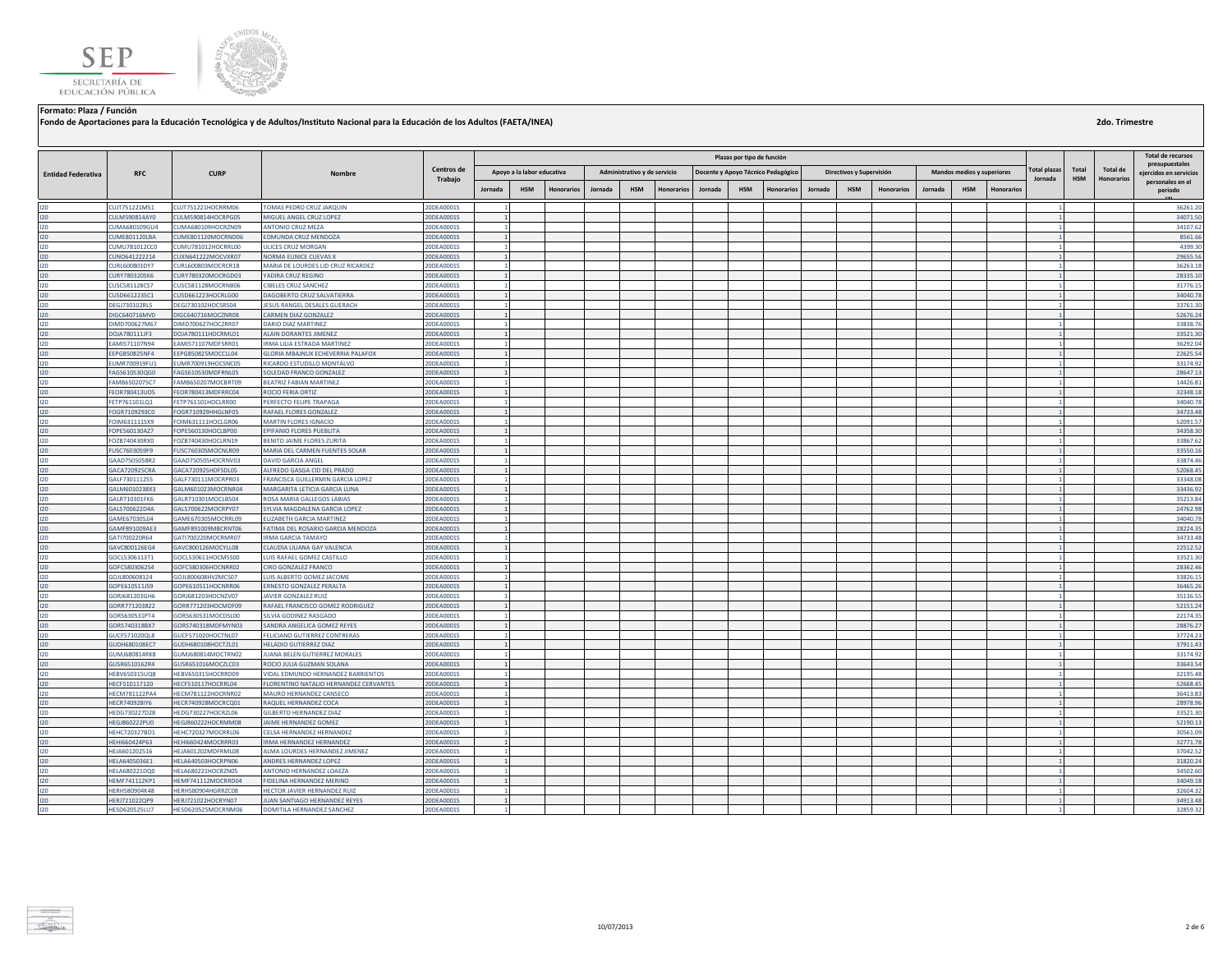



**Fondo de Aportaciones para la Educación Tecnológica y de Adultos/Instituto Nacional para la Educación de los Adultos (FAETA/INEA)**

|                           |                                |                                          |                                                           |                          |                              |                   |         |                              |                   |         | Plazas por tipo de función |                                    |         |                          |                   |         |                            |                  |                     |            |                   | <b>Total de recursos</b>                 |
|---------------------------|--------------------------------|------------------------------------------|-----------------------------------------------------------|--------------------------|------------------------------|-------------------|---------|------------------------------|-------------------|---------|----------------------------|------------------------------------|---------|--------------------------|-------------------|---------|----------------------------|------------------|---------------------|------------|-------------------|------------------------------------------|
| <b>Entidad Federativa</b> | <b>RFC</b>                     | <b>CURP</b>                              | Nombre                                                    | Centros de               | Apoyo a la labor educativa   |                   |         | Administrativo y de servicio |                   |         |                            | Docente y Apoyo Técnico Pedagógico |         | Directivos y Supervisión |                   |         | Mandos medios y superiores |                  | <b>Total plazas</b> | Total      | <b>Total de</b>   | presupuestales<br>eiercidos en servicios |
|                           |                                |                                          |                                                           | Trabajo                  | <b>HSM</b><br>Jornada        | <b>Honorarios</b> | Jornada | <b>HSM</b>                   | <b>Honorarios</b> | Jornada | <b>HSM</b>                 | Honorarios                         | Jornada | <b>HSM</b>               | <b>Honorarios</b> | Jornada | <b>HSM</b>                 | <b>Honorario</b> | Jornada             | <b>HSM</b> | <b>Honorarios</b> | personales en el<br>periodo              |
| 120                       | HESN780925235                  | HESN780925MBCRLB16                       | NORMA HERNANDEZ SOLIS                                     | 20DEA0001S               | $\mathbf{1}$                 |                   |         |                              |                   |         |                            |                                    |         |                          |                   |         |                            |                  |                     |            |                   | 22754.18                                 |
| 120                       | <b>HETC620302EK6</b>           | HETC620302HOCRLR04                       | CRISTOBAL HERNANDEZ TOLEDO                                | 20DEA0001S               |                              |                   |         |                              |                   |         |                            |                                    |         |                          |                   |         |                            |                  |                     |            |                   | 27750.44                                 |
| 120                       | HEZF670206C56                  | HEZF670206HOCRRL06                       | FELIPE DE JESUS HEREDIA ZARATE                            | 20DEA0001S               | $\mathbf{1}$                 |                   |         |                              |                   |         |                            |                                    |         |                          |                   |         |                            |                  |                     |            |                   | 32406.62                                 |
| 120                       | HISI610524T6A                  | HISI610524MOCPND02                       | IDALIA SONIA OLIVIA HIPOLITO SANTIAGO                     | 20DEA0001S               |                              |                   |         |                              |                   |         |                            |                                    |         |                          |                   |         |                            |                  |                     |            |                   | 28843.50                                 |
| 120                       | HUGJ740730HP7                  | HUGJ740730HOCRRN05                       | UAN PABLO HURTADO GARCIA                                  | 20DEA0001S               |                              |                   |         |                              |                   |         |                            |                                    |         |                          |                   |         |                            |                  |                     |            |                   | 21362.27                                 |
| 120                       | ARC7305204L5                   | IARC730520HOCBDS09                       | CESAR IBAÑEZ RODRIGUEZ                                    | 20DEA0001S               | $\mathbf{1}$                 |                   |         |                              |                   |         |                            |                                    |         |                          |                   |         |                            |                  |                     |            |                   | 28224.35                                 |
| 120                       | JAGA6906131I8                  | JAGA690613HOCRRN04                       | ANTONIO JARQUIN GARCIA                                    | 20DEA0001S               | $\overline{1}$               |                   |         |                              |                   |         |                            |                                    |         |                          |                   |         |                            |                  |                     |            |                   | 6334.14                                  |
| 120                       | JAOE570420U37                  | JAOE570420MOCRRL05                       | ELIA JARQUIN ORTIZ                                        | 20DEA0001S               |                              |                   |         |                              |                   |         |                            |                                    |         |                          |                   |         |                            |                  |                     |            |                   | 25828.32                                 |
| 120                       | JASA531102HS5                  | JASA531102MOCCNN00                       | MARIA DE LOS ANGELES JACINTO SANTOS                       | 20DEA0001S               |                              |                   |         |                              |                   |         |                            |                                    |         |                          |                   |         |                            |                  |                     |            |                   | 37042.52                                 |
| 120                       | JEMM770413CW5                  | JEMM770413HOCSJR00                       | MARGARITO DE JESUS MEJIA                                  | 20DEA0001S               |                              |                   |         |                              |                   |         |                            |                                    |         |                          |                   |         |                            |                  |                     |            |                   | 36593.83                                 |
| 120                       | JIBA751029MN5                  | JIBA751029HOCMBL00                       | ALBERTO JIMENEZ BOBADILLA                                 | 20DEA0001S               |                              |                   |         |                              |                   |         |                            |                                    |         |                          |                   |         |                            |                  |                     |            |                   | 27404.30                                 |
| 120                       | <b>IICE590225TP9</b>           | IICE590225MOCMBL06                       | <b>FIVIRA CECILIA IIMENEZ CARALLERO</b>                   | 20DEA0001S               |                              |                   |         |                              |                   |         |                            |                                    |         |                          |                   |         |                            |                  |                     |            |                   | 22667.14                                 |
| 120                       | JILN681122L83                  | JILN681122MOCMPR01                       | NORMA ISABEL JIMENEZ LOPEZ                                | 20DEA0001S               | $\overline{1}$               |                   |         |                              |                   |         |                            |                                    |         |                          |                   |         |                            |                  |                     |            |                   | 52151.24                                 |
| 120                       | JIME5207231N4                  | JIME520723MOCMRL02                       | <b>ELDA JIMENEZ MORGAN</b>                                | 20DEA0001S               |                              |                   |         |                              |                   |         |                            |                                    |         |                          |                   |         |                            |                  |                     |            |                   | 31512.49                                 |
| 120                       | JIPE670915175                  | JIPE670915MOCMCV00                       | EVA MIRTHALA JIMENEZ PACHECO                              | 20DEA0001S               | $\mathbf{1}$                 |                   |         |                              |                   |         |                            |                                    |         |                          |                   |         |                            |                  |                     |            |                   | 33781.04                                 |
| 120                       | <b>JIPR770214DV3</b>           | JIPR770214HOCMXB07                       | ROBERTO JIMENEZ PIÑON                                     | 20DEA0001S               |                              |                   |         |                              |                   |         |                            |                                    |         |                          |                   |         |                            |                  |                     |            |                   | 33528.08                                 |
| 120                       | JOSE770124SA1                  | JOSM770124MOCSNL00                       | MARIA ELVIRA JOSE SANTIAGO                                | 20DEA0001S               | $\mathbf{1}$                 |                   |         |                              |                   |         |                            |                                    |         |                          |                   |         |                            |                  |                     |            |                   | 4778.76                                  |
| 120                       | JUAJ450414JC1                  | JUAJ450414HOCRRS03                       | <b>JUSTINO JUAREZ ARAGON</b>                              | 20DEA0001S               |                              |                   |         |                              |                   |         |                            |                                    |         |                          |                   |         |                            |                  |                     |            |                   | 30769.58                                 |
| 120                       | JUPO750613A1A                  | JUPO750613HOCRCS06                       | OSVALDO ANTONIO JUAREZ PICHARDO                           | 20DEA0001S               | $\mathbf{1}$                 |                   |         |                              |                   |         |                            |                                    |         |                          |                   |         |                            |                  |                     |            |                   | 22473.00                                 |
| 120                       | KAGX620119557                  | KXGA620119HYNNNL05                       | ALBERTO KANTUN GONZALEZ                                   | 20DEA0001S               | $\mathbf{1}$                 |                   |         |                              |                   |         |                            |                                    |         |                          |                   |         |                            |                  |                     |            |                   | 36465.26                                 |
| 120                       | LADF830909T14                  | LADF830909HOCVRR09                       | FERNANDO ANTONIO LAVIN DUARTE                             | 20DEA0001S               |                              |                   |         |                              |                   |         |                            |                                    |         |                          |                   |         |                            |                  |                     |            |                   | 52151.24                                 |
| 120                       | <b>ECE540605AN2</b>            | LECE540605MOCNRL06                       | LOISA JOSEFINA LEON CRUZ                                  | 20DEA0001S               |                              |                   |         |                              |                   |         |                            |                                    |         |                          |                   |         |                            |                  |                     |            |                   | 22048.66                                 |
| 120                       | LEMG860220FL6                  | LEMG860220HOCYNL07                       | GILBERTO ARNULFO LEYVA MENDEZ                             | 20DEA0001S               | $\mathbf{1}$<br>$\mathbf{1}$ |                   |         |                              |                   |         |                            |                                    |         |                          |                   |         |                            |                  |                     |            |                   | 10637.77<br>34214.00                     |
| 120                       | LIEN6509218R7<br>LIMC740127RW4 | LIEN650921HOCBSX04<br>LIMC740127MOCNTC06 | NOE LIBORIO ESCAMILLA<br>CICLALI LINARES MATUS            | 20DEA0001S               | $\mathbf{1}$                 |                   |         |                              |                   |         |                            |                                    |         |                          |                   |         |                            |                  |                     |            |                   | 33348.08                                 |
| 120<br>120                | LIRJ550906JYA                  |                                          |                                                           | 20DEA0001S               | $\sim$                       |                   |         |                              |                   |         |                            |                                    |         |                          |                   |         |                            |                  |                     |            |                   |                                          |
| 120                       |                                | LIRJ550906HOCMMR00                       | JORGE HUMBERTO LIMON RAMIREZ                              | 20DEA0001S               | $\mathbf{1}$                 |                   |         |                              |                   |         |                            |                                    |         |                          |                   |         |                            |                  |                     |            |                   | 32046.29<br>35906.64                     |
| 120                       | LOAH641025SN2<br>LOAR670604CT0 | LOAH641025HOCPNC08<br>LOAR670604MOCPNT05 | <b>HECTOR LOPEZ ANTONIO</b><br>RUTILIA LOPEZ ANTONIO      | 20DEA0001S<br>20DEA0001S |                              |                   |         |                              |                   |         |                            |                                    |         |                          |                   |         |                            |                  |                     |            |                   | 30207.78                                 |
| 120                       | LOCA681026FT9                  | LXCA681026HOCPSL06                       | ALFREDO CARLOS LOPEZ CASTRO                               | 20DEA0001S               | 1                            |                   |         |                              |                   |         |                            |                                    |         |                          |                   |         |                            |                  |                     |            |                   | 33694.46                                 |
| 120                       | LOCG650407U15                  | LOCG650407MOCPRD05                       | GUADALUPE LOPEZ CARRASCO                                  | 20DEA0001S               | $\sim$                       |                   |         |                              |                   |         |                            |                                    |         |                          |                   |         |                            |                  |                     |            |                   | 37162.63                                 |
| 120                       | LOCH780529JC7                  | LOCH780529HOCPRR03                       | HIRAM LOPEZ CARRASCO                                      | 20DEA0001S               |                              |                   |         |                              |                   |         |                            |                                    |         |                          |                   |         |                            |                  |                     |            |                   | 33261.50                                 |
| 120                       | OGA6810026G2                   | LOGA681002HOCPRN09                       | ANDRES LOPEZ GARCIA                                       | 20DEA0001S               |                              |                   |         |                              |                   |         |                            |                                    |         |                          |                   |         |                            |                  |                     |            |                   | 34993.25                                 |
| 120                       | LOGJ5909045I0                  | LOGJ590904HOCPMM07                       | JAIME LOPEZ GOMEZ                                         | 20DEA0001S               | $\mathbf{1}$                 |                   |         |                              |                   |         |                            |                                    |         |                          |                   |         |                            |                  |                     |            |                   | 34567.16                                 |
| 120                       | LOGJ6502272F3                  | LOGJ650227HOCPLL02                       | <b>ULIO CESAR LOPEZ GALVEZ</b>                            | 20DEA0001S               |                              |                   |         |                              |                   |         |                            |                                    |         |                          |                   |         |                            |                  |                     |            |                   | 30954.38                                 |
| 120                       | LOGJ680624MYA                  | LOGJ680624HOCPNN02                       | IUAN CARLOS LOPEZ GONZALEZ                                | 20DEA0001S               | $\overline{1}$               |                   |         |                              |                   |         |                            |                                    |         |                          |                   |         |                            |                  |                     |            |                   | 29340.13                                 |
| 120                       | LOGV710228F47                  | LOGV710228HOCPNC05                       | VICTOR LOPEZ GUENDOLAIN                                   | 20DEA0001S               |                              |                   |         |                              |                   |         |                            |                                    |         |                          |                   |         |                            |                  |                     |            |                   | 31396.41                                 |
| 120                       | LOHF620511D23                  | LOHF620511HOCPRL08                       | FELIPE LOPEZ HERNANDEZ                                    | 20DEA0001S               | $\mathbf{1}$                 |                   |         |                              |                   |         |                            |                                    |         |                          |                   |         |                            |                  |                     |            |                   | 52068.45                                 |
| 120                       | OHT671003KL7                   | LOHT671003MOCPRR02                       | <b>TERESITA DE JESUS LOPEZ HERNANDEZ</b>                  | 20DEA0001S               |                              |                   |         |                              |                   |         |                            |                                    |         |                          |                   |         |                            |                  |                     |            |                   | 32102.12                                 |
| 120                       | LOHV7401254GA                  | LOHV740125MOCPRR00                       | <b>VIRGINIA LOPEZ HERNANDEZ</b>                           | 20DEA0001S               |                              |                   |         |                              |                   |         |                            |                                    |         |                          |                   |         |                            |                  |                     |            |                   | 34220.78                                 |
| 120                       | OLA700424Q88                   | LOLA700424HOCPPL03                       | ALEJANDRO LOPEZ LOPEZ                                     | 20DEA0001S               |                              |                   |         |                              |                   |         |                            |                                    |         |                          |                   |         |                            |                  |                     |            |                   | 35935.51                                 |
| 120                       | LOLR711207D61                  | LOLR711207MOCPSC08                       | ROCELIA LOPEZ LUIS                                        | 20DEA0001S               | 1                            |                   |         |                              |                   |         |                            |                                    |         |                          |                   |         |                            |                  |                     |            |                   | 32512.94                                 |
| 120                       | LOLT6312289C4                  | LOLT631228MOCPSF08                       | <b>TEOFILA LOPEZ LUIS</b>                                 | 20DEA0001S               |                              |                   |         |                              |                   |         |                            |                                    |         |                          |                   |         |                            |                  |                     |            |                   | 35253.02                                 |
| 120                       | LOMF6504039G1                  | LOMF650403MOCPJR07                       | FRANCISCA OFELIA LOPEZ MEJIA                              | 20DEA0001S               | $\mathbf{1}$                 |                   |         |                              |                   |         |                            |                                    |         |                          |                   |         |                            |                  |                     |            |                   | 33867.62                                 |
| 120                       | LOOC700725679                  | LOOC700725MOCPRL09                       | CLAUDIA DEL CARMEN LOPEZ OROZCO                           | 20DEA0001S               |                              |                   |         |                              |                   |         |                            |                                    |         |                          |                   |         |                            |                  |                     |            |                   | 30707.06                                 |
| 120                       | LOOE720214D52                  | LOOE720214MOCPRR06                       | ERIKA PATRICIA LOPEZ OROZCO                               | 20DEA0001S               |                              |                   |         |                              |                   |         |                            |                                    |         |                          |                   |         |                            |                  |                     |            |                   | 31300.76                                 |
| 120                       | <b>ORG610918UD7</b>            | LORG610918HOCPDN07                       | <b>GENARO LOPEZ RODRIGUEZ</b>                             | 20DEA0001S               |                              |                   |         |                              |                   |         |                            |                                    |         |                          |                   |         |                            |                  |                     |            |                   | 37465.26                                 |
| 120                       | LORM7604023L3                  | LORM760402HOCPJZ04                       | MIZRAIM LOPEZ ROJAS                                       | 20DEA0001S               | $\mathbf{1}$                 |                   |         |                              |                   |         |                            |                                    |         |                          |                   |         |                            |                  |                     |            |                   | 52068.45                                 |
| 120                       | LOSE641115LZ7                  | LOSE641115MOCPNL01                       | ELPIDIA LOPEZ SANTIAGO                                    | 20DEA0001S               |                              |                   |         |                              |                   |         |                            |                                    |         |                          |                   |         |                            |                  |                     |            |                   | 32102.12                                 |
| 120                       | LOST640114FJ9                  | LOST640114MOCPRR01                       | MARIA TERESA LOPEZ SORIANO                                | 20DEA0001S               |                              |                   |         |                              |                   |         |                            |                                    |         |                          |                   |         |                            |                  |                     |            |                   | 27357.37                                 |
| 120                       | LOVE741027LG9                  | LOVE741027HOCPLD04                       | EDUARDO REY LOPEZ VILLAVICENCIO                           | 20DEA0001S               |                              |                   |         |                              |                   |         |                            |                                    |         |                          |                   |         |                            |                  |                     |            |                   | 25680.92                                 |
| 120                       | LOVJ640412H41                  | LOVJ640412MOCPSL00                       | JULIA LOPEZ VASQUEZ                                       | 20DEA0001S               | $\mathbf{1}$                 |                   |         |                              |                   |         |                            |                                    |         |                          |                   |         |                            |                  |                     |            |                   | 30877.57                                 |
| 120                       | LUGA5910015F6                  | LUGA591001HOCNRN02                       | ANGEL LUNA GARCIA                                         | 20DEA0001S               | $\mathbf{1}$                 |                   |         |                              |                   |         |                            |                                    |         |                          |                   |         |                            |                  |                     |            |                   | 34387.16                                 |
| 120                       | LUSS681111QD6                  | LUSS681111MOCSNY01                       | SYLVIA VICTORIA LUIS SANTOS                               | 20DEA0001S               | 1                            |                   |         |                              |                   |         |                            |                                    |         |                          |                   |         |                            |                  |                     |            |                   | 31599.92                                 |
| 120                       | MACE610812JD7                  | MACE610812MOCTRL01                       | <b>ELENA MATUS CRUZ</b>                                   | 20DEA0001S               |                              |                   |         |                              |                   |         |                            |                                    |         |                          |                   |         |                            |                  |                     |            |                   | 33406.2                                  |
| 120                       | MACU540516K44                  | MACU540516HOCTYB00                       | <b>UBALDO MATIAS CAYETANO</b>                             | 20DEA0001S               | $\mathbf{1}$                 |                   |         |                              |                   |         |                            |                                    |         |                          |                   |         |                            |                  |                     |            |                   | 35080.04                                 |
| 120                       | MAGC780404SG2                  | MAGC780404HOCTTS06                       | CESAR MATEO GUTIERREZ                                     | 20DEA0001S               |                              |                   |         |                              |                   |         |                            |                                    |         |                          |                   |         |                            |                  |                     |            |                   | 52091.5                                  |
| 120                       | MAGD530225JB0                  | MAGD530225MOCNLL02                       | DALIA VICTORIA MANZANARES GIL                             | 20DEA0001S               | $\mathbf{1}$                 |                   |         |                              |                   |         |                            |                                    |         |                          |                   |         |                            |                  |                     |            |                   | 31269.01                                 |
| 120                       | MAGP710531ST2                  | MAGP710531MOCRRT08                       | PETRONILA MARTINEZ GARCIA                                 | 20DEA0001S               | $\sim$                       |                   |         |                              |                   |         |                            |                                    |         |                          |                   |         |                            |                  |                     |            |                   | 33867.62                                 |
| 120                       | MALC530727D52                  | MALC530727HOCRSL07                       | CELESTINO MARTINEZ LUIS                                   | 20DEA0001S               | 1                            |                   |         |                              |                   |         |                            |                                    |         |                          |                   |         |                            |                  |                     |            |                   | 52593.45                                 |
| 120                       | MALD570609T63                  | MALD570609MOCRPL05                       | DALILA MARTINEZ LOPEZ                                     | 20DEA0001S               |                              |                   |         |                              |                   |         |                            |                                    |         |                          |                   |         |                            |                  |                     |            |                   | 28070.34                                 |
| 120                       | MALN581029GV3                  | MALN581029HOCRPR05                       | NARCISO ELOY MARCIAL LOPEZ                                | 20DEA0001S               |                              |                   |         |                              |                   |         |                            |                                    |         |                          |                   |         |                            |                  |                     |            |                   | 34354.83                                 |
| 120<br>120                | MAMA6501036V4<br>MAMC6609242V3 | MAMA650103HCSRNB06<br>MAMC660924MOCRRR06 | ABEL MARTINEZ MUNDO<br>MARIA DEL CARMEN MARTINEZ MARTINEZ | 20DEA0001S<br>20DEA0001S |                              |                   |         |                              |                   |         |                            |                                    |         |                          |                   |         |                            |                  |                     |            |                   | 32859.32                                 |
|                           |                                |                                          |                                                           |                          | $\mathbf{1}$                 |                   |         |                              |                   |         |                            |                                    |         |                          |                   |         |                            |                  |                     |            |                   | 29236.53                                 |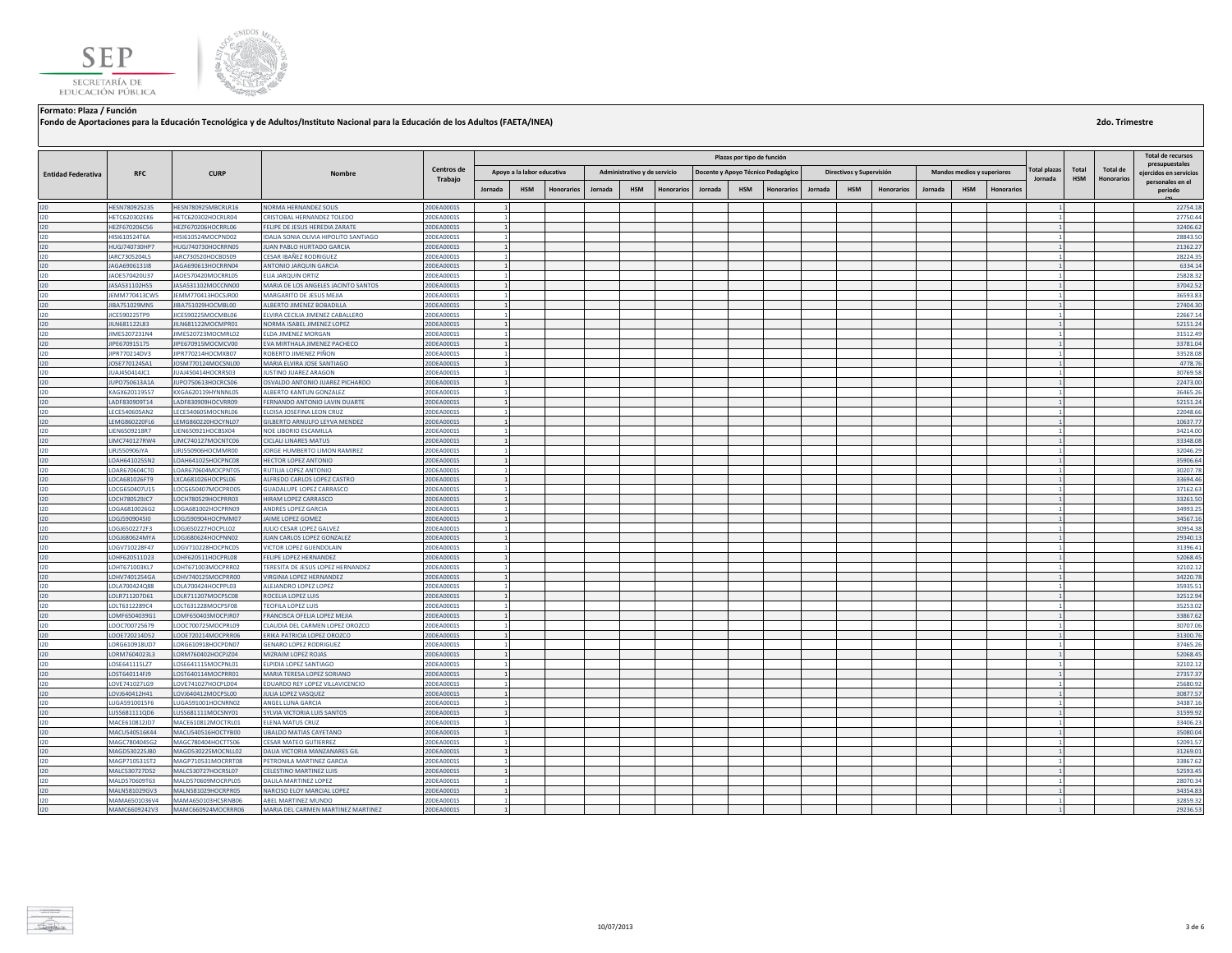



**Fondo de Aportaciones para la Educación Tecnológica y de Adultos/Instituto Nacional para la Educación de los Adultos (FAETA/INEA)**

|                           |                                |                                          |                                                               |                          | Plazas por tipo de función |                            |                   |         |                              |                   |         |            |                                    |         |                          |                   |         |                            |            |                     | <b>Total de recursos</b> |                 |                                            |
|---------------------------|--------------------------------|------------------------------------------|---------------------------------------------------------------|--------------------------|----------------------------|----------------------------|-------------------|---------|------------------------------|-------------------|---------|------------|------------------------------------|---------|--------------------------|-------------------|---------|----------------------------|------------|---------------------|--------------------------|-----------------|--------------------------------------------|
|                           |                                |                                          |                                                               | Centros de               |                            |                            |                   |         |                              |                   |         |            |                                    |         |                          |                   |         |                            |            | <b>Total plazas</b> | Total                    | <b>Total de</b> | presupuestales                             |
| <b>Entidad Federativa</b> | <b>RFC</b>                     | <b>CURP</b>                              | Nombre                                                        | Trabajo                  |                            | Apoyo a la labor educativa |                   |         | Administrativo y de servicio |                   |         |            | Docente y Apoyo Técnico Pedagógico |         | Directivos y Supervisión |                   |         | Mandos medios y superiores |            | Jornada             | <b>HSM</b>               | Honorarios      | eiercidos en servicios<br>personales en el |
|                           |                                |                                          |                                                               |                          | Jornada                    | <b>HSM</b>                 | <b>Honorarios</b> | Jornada | <b>HSM</b>                   | <b>Honorarios</b> | Jornada | <b>HSM</b> | <b>Honorarios</b>                  | Jornada | <b>HSM</b>               | <b>Honorarios</b> | Jornada | <b>HSM</b>                 | Honorario: |                     |                          |                 | periodo                                    |
| 120                       | MAMX720608193                  | MXME720608MOCRTS02                       | ESPERANZA MARTINEZ MATUS                                      | 20DEA0001S               |                            |                            |                   |         |                              |                   |         |            |                                    |         |                          |                   |         |                            |            |                     |                          |                 | 28051.63                                   |
| 120                       | MAPC700724R58                  | MAPC700724MOCRRR08                       | MARIA CRISTINA MARTINEZ PEREZ                                 | 20DEA0001S               |                            |                            |                   |         |                              |                   |         |            |                                    |         |                          |                   |         |                            |            |                     |                          |                 | 34913.48                                   |
| 120                       | MAPE6206013R5                  | MAXP620601HOCRXD07                       | PEDRO MARTINEZ X                                              | 20DEA0001S               | $\mathbf{1}$               |                            |                   |         |                              |                   |         |            |                                    |         |                          |                   |         |                            |            |                     |                          |                 | 32512.94                                   |
| 120                       | MAPF580215Q33                  | MAPF580215HOCRRS00                       | FAUSTINO MARTINEZ PEREZ                                       | 20DEA0001S               | $\mathbf{1}$               |                            |                   |         |                              |                   |         |            |                                    |         |                          |                   |         |                            |            |                     |                          |                 | 35079.86                                   |
| 120                       | MAPT670924LK2                  | MAPT670924MOCRRR09                       | TEREZA MARTINEZ PEREZ                                         | 20DEA0001S               |                            |                            |                   |         |                              |                   |         |            |                                    |         |                          |                   |         |                            |            |                     |                          |                 | 34387.16                                   |
| 120                       | MAQL560814GK3                  | MAQL560814HOCRRS03                       | JOSE LUIS MARTINEZ QUIROZ                                     | 20DEA0001S               | $\mathbf{1}$               |                            |                   |         |                              |                   |         |            |                                    |         |                          |                   |         |                            |            |                     |                          |                 | 28700.00                                   |
| 120                       | MARI780504T25                  | MARI780504HOCRSV08                       | <b>IVAN MARTINEZ RIOS</b>                                     | 20DEA0001S               |                            |                            |                   |         |                              |                   |         |            |                                    |         |                          |                   |         |                            |            |                     |                          |                 | 33694.46                                   |
| 120                       | MARS730806MF6                  | MARS730806HOCTDL04                       | SALVADOR ANGEL MATA RODRIGUEZ                                 | 20DEA0001S               |                            |                            |                   |         |                              |                   |         |            |                                    |         |                          |                   |         |                            |            |                     |                          |                 | 34387.1                                    |
| 120                       | MART680521QJ3                  | MART680521MOCRJR01                       | TRINIDAD VALENTINA MARTINEZ ROJAS                             | 20DEA0001S               |                            |                            |                   |         |                              |                   |         |            |                                    |         |                          |                   |         |                            |            |                     |                          |                 | 32273.02                                   |
| 120                       | MASA8211255H7                  | MASA821125HOCRLB04                       | ABEL MARTINEZ SALINAS                                         | 20DEA0001S               | $\mathbf{1}$               |                            |                   |         |                              |                   |         |            |                                    |         |                          |                   |         |                            |            |                     |                          |                 | 32356.46                                   |
| 120                       | MASV6410089C0                  | MASV641008HOCRYC01                       | <b>ICENTE MARTINEZ SAYNES</b>                                 | 20DEA0001S               |                            |                            |                   |         |                              |                   |         |            |                                    |         |                          |                   |         |                            |            |                     |                          |                 | 34521.30                                   |
| 120                       | MEDJ630930RG6                  | MEDJ630930HOCRZR00                       | JERONIMO MANUEL MERINO DIAZ                                   | 20DEA0001S               | $\mathbf{1}$               |                            |                   |         |                              |                   |         |            |                                    |         |                          |                   |         |                            |            |                     |                          |                 | 33521.30                                   |
| 120                       | MEFR840505JP4                  | MEFR840505MOCNNF07                       | RAFAELA MENDOZA FUENTES                                       | 20DEA0001S               | 11                         |                            |                   |         |                              |                   |         |            |                                    |         |                          |                   |         |                            |            | 1                   |                          |                 | 22607.70                                   |
| 120                       | MEGA781116ER4                  | MEGA781116HOCNNL08                       | ALEJANDRO MENDEZ GONZALEZ                                     | 20DEA0001S               | 1                          |                            |                   |         |                              |                   |         |            |                                    |         |                          |                   |         |                            |            |                     |                          |                 | 13125.40                                   |
| $120 -$                   | MEGV640826GG1                  | MEGV640826MOCSVR02                       | VIRGINIA DACIA MESTAS GUEVARA                                 | 20DEA0001S               |                            |                            |                   |         |                              |                   |         |            |                                    |         |                          |                   |         |                            |            |                     |                          |                 | 34733.48                                   |
| 120                       | MEHA590212LB0                  | MEHA590212MOCRRR08                       | AURORA MERINO HERNANDEZ                                       | 20DEA0001S               | 1                          |                            |                   |         |                              |                   |         |            |                                    |         |                          |                   |         |                            |            |                     |                          |                 | 30139.06                                   |
| 120                       | MEHA621215K68                  | MEHA621215HOCNRR01                       | ARTURO TOMAS MENDOZA HERNANDEZ                                | 20DEA0001S               |                            |                            |                   |         |                              |                   |         |            |                                    |         |                          |                   |         |                            |            |                     |                          |                 | 33898.34                                   |
| 120                       | MEHG560423FD1                  | MEHG560423MDFNRR07                       | <b>GEORGINA JULIA MENDEZ HERNANDEZ</b>                        | 20DEA0001S               | $\mathbf{1}$               |                            |                   |         |                              |                   |         |            |                                    |         |                          |                   |         |                            |            |                     |                          |                 | 52368.45                                   |
| 120                       | MELR631203GX9                  | MELR631203HOCNPL01                       | RAUL ELISEO MENDOZA LOPEZ                                     | 20DEA0001S               |                            |                            |                   |         |                              |                   |         |            |                                    |         |                          |                   |         |                            |            |                     |                          |                 | 31432.52                                   |
| 120                       | MEMG500619699                  | MEMG500619HOCNRR03                       | <b>GERVASIO MENDOZA MARTINEZ</b>                              | 20DEA0001S               |                            |                            |                   |         |                              |                   |         |            |                                    |         |                          |                   |         |                            |            |                     |                          |                 | 31993.46                                   |
| 120                       | MEMR6511251H5                  | MEMR651125HOCCNB09                       | RUBICEL MECOTT MONTERO                                        | 20DEA0001S               |                            |                            |                   |         |                              |                   |         |            |                                    |         |                          |                   |         |                            |            |                     |                          |                 | 31473.92                                   |
| 120<br>120                | MERI760107NN8                  | MERI760107HOCDYS03<br>MESM701020MOCNLR06 | <b>SAAC MEDINA REYNA</b><br>MARTHA ELENA MENDOZA SILVA        | 20DEA0001S               | $\mathbf{1}$               |                            |                   |         |                              |                   |         |            |                                    |         |                          |                   |         |                            |            |                     |                          |                 | 8557.52<br>34535.03                        |
| 120                       | MESM7010201H1<br>MIMP821215BC6 | MIMP821215HOCGRB01                       | PABLITO MIGUEL MARTINEZ                                       | 20DEA0001S<br>20DEA0001S | $\overline{1}$             |                            |                   |         |                              |                   |         |            |                                    |         |                          |                   |         |                            |            |                     |                          |                 | 22821.76                                   |
| 120                       | MITG661021CH3                  | MITG661021MOCRRD01                       | <b>GUADALUPE MIRANDA TERAN</b>                                | 20DEA0001S               | $\mathbf{1}$               |                            |                   |         |                              |                   |         |            |                                    |         |                          |                   |         |                            |            |                     |                          |                 | 34733.48                                   |
| 120                       | MOGG820814NN5                  | MOGG820814MOCRMB07                       | GABRIELA ROSALBA MORALES GOMEZ                                | 20DEA0001S               | $\mathbf{1}$               |                            |                   |         |                              |                   |         |            |                                    |         |                          |                   |         |                            |            |                     |                          |                 | 28665.21                                   |
| 120                       | MOHM621223UJ8                  | MOHM621223HOCRRN02                       | MANUEL MORGAN HERNANDEZ                                       | 20DEA0001S               | $\blacksquare$             |                            |                   |         |                              |                   |         |            |                                    |         |                          |                   |         |                            |            |                     |                          |                 | 29482.40                                   |
| 120                       | MOJA420415MA7                  | MOJA420415HOCRVN04                       | ANASTACIO CRISOFORO MORALES JAVIER                            | 20DEA0001S               |                            |                            |                   |         |                              |                   |         |            |                                    |         |                          |                   |         |                            |            |                     |                          |                 | 25811.14                                   |
| 120                       | MOMR710104EP3                  | MOMR710104MOCNRS02                       | ROSA MADEL MONTAÑO MARTINEZ                                   | 20DEA0001S               |                            |                            |                   |         |                              |                   |         |            |                                    |         |                          |                   |         |                            |            |                     |                          |                 | 31820.24                                   |
| 120                       | MORJ870304AJ6                  | MORJ870304HOCRDS02                       | JESUS DAVID MORENO RODRIGUEZ                                  | 20DEA0001S               | $\mathbf{1}$               |                            |                   |         |                              |                   |         |            |                                    |         |                          |                   |         |                            |            |                     |                          |                 | 52068.45                                   |
| 120                       | MOSM630525QJ4                  | MOSM630525MOCNSR04                       | MARCELA MONTERROSA SOSA                                       | 20DEA0001S               |                            |                            |                   |         |                              |                   |         |            |                                    |         |                          |                   |         |                            |            |                     |                          |                 | 38042.52                                   |
| 120                       | MOSR561221FU1                  | MOSR561221HOCRNB06                       | RUBEN MORALES SANCHEZ                                         | 20DEA0001S               | $\mathbf{1}$               |                            |                   |         |                              |                   |         |            |                                    |         |                          |                   |         |                            |            |                     |                          |                 | 33552.02                                   |
| 120                       | MOSY610331IY7                  | MOSY610331MOCRNL03                       | YOLANDA MORALES SANCHEZ                                       | 20DEA0001S               |                            |                            |                   |         |                              |                   |         |            |                                    |         |                          |                   |         |                            |            |                     |                          |                 | 30644.77                                   |
| 120                       | MUGA781010AAA                  | MUGA781010MSRXRV02                       | AVE MARIA MUÑOZ GARCIA                                        | 20DEA0001S               |                            |                            |                   |         |                              |                   |         |            |                                    |         |                          |                   |         |                            |            |                     |                          |                 | 43589.53                                   |
| 120                       | MUZA530105R5A                  | MUZA530105MOCRRM05                       | AMALIA SOLEDAD MURCIO ZARATE                                  | 20DEA0001S               | $\mathbf{1}$               |                            |                   |         |                              |                   |         |            |                                    |         |                          |                   |         |                            |            |                     |                          |                 | 32436.92                                   |
| 120                       | MUZJ560419IG8                  | MUZJ560419HOCRRS01                       | <b>JUSTINO RENE MURCIO ZARATE</b>                             | 20DEA0001S               | 1                          |                            |                   |         |                              |                   |         |            |                                    |         |                          |                   |         |                            |            |                     |                          |                 | 36465.26                                   |
| 120                       | NAAA5504088Z3                  | NAAA550408HOCVRL07                       | ALBERTO NAVA ARMENGOL                                         | 20DEA0001S               | $\blacksquare$             |                            |                   |         |                              |                   |         |            |                                    |         |                          |                   |         |                            |            |                     |                          |                 | 36465.26                                   |
| 120                       | NAGS6806277IA                  | NAGS680627MOCVRC07                       | SOCORRO NAVARRO GARCIA                                        | 20DEA0001S               | 1                          |                            |                   |         |                              |                   |         |            |                                    |         |                          |                   |         |                            |            |                     |                          |                 | 30242.59                                   |
| 120                       | NAJO820513M93                  | NAJO820513MOCRRB09                       | <b>OBDULIA NARANJO JARQUIN</b>                                | 20DEA0001S               |                            |                            |                   |         |                              |                   |         |            |                                    |         |                          |                   |         |                            |            |                     |                          |                 | 22735.86                                   |
| 120                       | NOME570303EB1                  | NOME570303MOCLNV02                       | EVELIA DEVORA NOLASCO MENDEZ                                  | 20DEA0001S               | 1                          |                            |                   |         |                              |                   |         |            |                                    |         |                          |                   |         |                            |            |                     |                          |                 | 32604.32                                   |
| 120                       | OASL630910SA3                  | OASL630910HOCRNS07                       | LUIS ANGEL ORDAZ SANTIAGO                                     | 20DEA0001S               | $\mathbf{1}$               |                            |                   |         |                              |                   |         |            |                                    |         |                          |                   |         |                            |            |                     |                          |                 | 33874.46                                   |
| 120<br>120                | OEMC691208V13<br>OERA58010634A | OEMC691208MOCJNN04<br>OERA580106MOCRMM16 | CONCEPCION AURORA OJEDA MENDEZ<br>AMELIA REINA ORTEGA RAMIREZ | 20DEA0001S<br>20DEA0001S | 1                          |                            |                   |         |                              |                   |         |            |                                    |         |                          |                   |         |                            |            |                     |                          |                 | 23491.78<br>33809.90                       |
| 120                       | OIPJ690319IK2                  | OIPJ690319MOCRNS06                       | JOSEFA ORTIZ PANTOJA                                          | 20DEA0001S               | $\mathbf{1}$               |                            |                   |         |                              |                   |         |            |                                    |         |                          |                   |         |                            |            |                     |                          |                 | 33867.62                                   |
| 120                       | OIPL630211I76                  | OIPL630211MOCRRR00                       | OURDES ORTIZ PEREZ                                            | 20DEA0001S               |                            |                            |                   |         |                              |                   |         |            |                                    |         |                          |                   |         |                            |            |                     |                          |                 | 35079.86                                   |
| 120                       | OIRE5802056H6                  | OIRE580205HOCRBD09                       | EDUARDO FELIPE ORTIZ ROBLES                                   | 20DEA0001S               | 1                          |                            |                   |         |                              |                   |         |            |                                    |         |                          |                   |         |                            |            |                     |                          |                 | 31300.76                                   |
| 120                       | OOCR650213L68                  | OOCR650213HOCRSB03                       | ROBERTO OROZCO CASTILLO                                       | 20DEA0001S               | 1                          |                            |                   |         |                              |                   |         |            |                                    |         |                          |                   |         |                            |            |                     |                          |                 | 28383.75                                   |
| 120                       | OOLI721127RE9                  | OOLI721127MOCRPS05                       | <b>ISELA OROZCO LOPEZ</b>                                     | 20DEA0001S               | 1                          |                            |                   |         |                              |                   |         |            |                                    |         |                          |                   |         |                            |            |                     |                          |                 | 34187.90                                   |
| 120                       | PACI710506QF6                  | PACI710506MOCSNS03                       | <b>ISABEL PASTOR CONTRERAS</b>                                | 20DEA0001S               |                            |                            |                   |         |                              |                   |         |            |                                    |         |                          |                   |         |                            |            |                     |                          |                 | 27157.62                                   |
| 120                       | PAMF480530GR1                  | PAMF480530HOCCXR07                       | FERNANDO LUIS PACHECO MUÑOZ                                   | 20DEA0001S               |                            |                            |                   |         |                              |                   |         |            |                                    |         |                          |                   |         |                            |            |                     |                          |                 | 30625.16                                   |
| 120                       | PAML7306075K6                  | PAML730607HOCDLS00                       | JOSE LUIS PADILLA MILAN                                       | 20DEA0001S               |                            |                            |                   |         |                              |                   |         |            |                                    |         |                          |                   |         |                            |            |                     |                          |                 | 33521.30                                   |
| 120                       | PARC800406ES5                  | PARC800406HOCCML00                       | CELSO PACHECO RAMIREZ                                         | 20DEA0001S               | $\mathbf{1}$               |                            |                   |         |                              |                   |         |            |                                    |         |                          |                   |         |                            |            |                     |                          |                 | 33521.30                                   |
| 120                       | PECL551009399                  | PECL551009HOCXBS05                       | LUIS JAIME PEÑA CABALLERO                                     | 20DEA0001S               |                            |                            |                   |         |                              |                   |         |            |                                    |         |                          |                   |         |                            |            |                     |                          |                 | 52068.45                                   |
| 120                       | PEGA650720P30                  | PEGA650720MOCRRZ09                       | AZALIA PEREZ GUERRA                                           | 20DEA0001S               |                            |                            |                   |         |                              |                   |         |            |                                    |         |                          |                   |         |                            |            |                     |                          |                 | 32686.1                                    |
| 120                       | PEGL650921NC8                  | PEGL650921HOCRRS04                       | <b>UIS ARTURO PEREZ GARCIA</b>                                | 20DEA0001S               | $\blacksquare$             |                            |                   |         |                              |                   |         |            |                                    |         |                          |                   |         |                            |            |                     |                          |                 | 52691.57                                   |
| 120                       | PEHR670102NS8                  | PEHR670102MOCRRS06                       | ROSA ELVA PEREZ HERNANDEZ                                     | 20DEA0001S               | 1                          |                            |                   |         |                              |                   |         |            |                                    |         |                          |                   |         |                            |            |                     |                          |                 | 34667.11                                   |
| 120                       | PELP621007PX6                  | PELP621007HOCRPD07                       | EDRO MARCOS PEREZ LOPEZ                                       | 20DEA0001S               |                            |                            |                   |         |                              |                   |         |            |                                    |         |                          |                   |         |                            |            |                     |                          |                 | 35993.25                                   |
| 120                       | PELU6001079G5                  | PEXL600107HOCRXC02                       | LUCIANO JULIAN PEREZ X                                        | 20DEA0001S               | $\mathbf{1}$               |                            |                   |         |                              |                   |         |            |                                    |         |                          |                   |         |                            |            |                     |                          |                 | 34387.16                                   |
| 120                       | PEME8610131N8                  | PEME861013HOCXCR08                       | ERGI DANIEL PEÑA MACIEL                                       | 20DEA0001S               |                            |                            |                   |         |                              |                   |         |            |                                    |         |                          |                   |         |                            |            |                     |                          |                 | 51790.95                                   |
| 120                       | PEPE620429G29                  | PEXP620429HOCRXD07                       | PEDRO PEREZ X                                                 | 20DEA0001S               | $\mathbf{1}$               |                            |                   |         |                              |                   |         |            |                                    |         |                          |                   |         |                            |            |                     |                          |                 | 52691.57                                   |
| 120                       | PICM561128GZ3                  | PICM561128MOCNSR03                       | MARISELA PINEDA CASTILLO                                      | 20DEA0001S               |                            |                            |                   |         |                              |                   |         |            |                                    |         |                          |                   |         |                            |            |                     |                          |                 | 33838.76                                   |
| 120                       | POCN690525Q68                  | POCN690525MCCTND06                       | NIDELVIA MARGARITA POOT CANUL                                 | 20DEA0001S               |                            |                            |                   |         |                              |                   |         |            |                                    |         |                          |                   |         |                            |            |                     |                          |                 | 38224.09                                   |
| 120                       | POVV6309058X8                  | POVV630905MOCBLR10                       | VIRGINIA SELIFLOR POBLANO VILLALOBOS                          | 20DEA0001S               |                            |                            |                   |         |                              |                   |         |            |                                    |         |                          |                   |         |                            |            |                     |                          |                 | 34040.78                                   |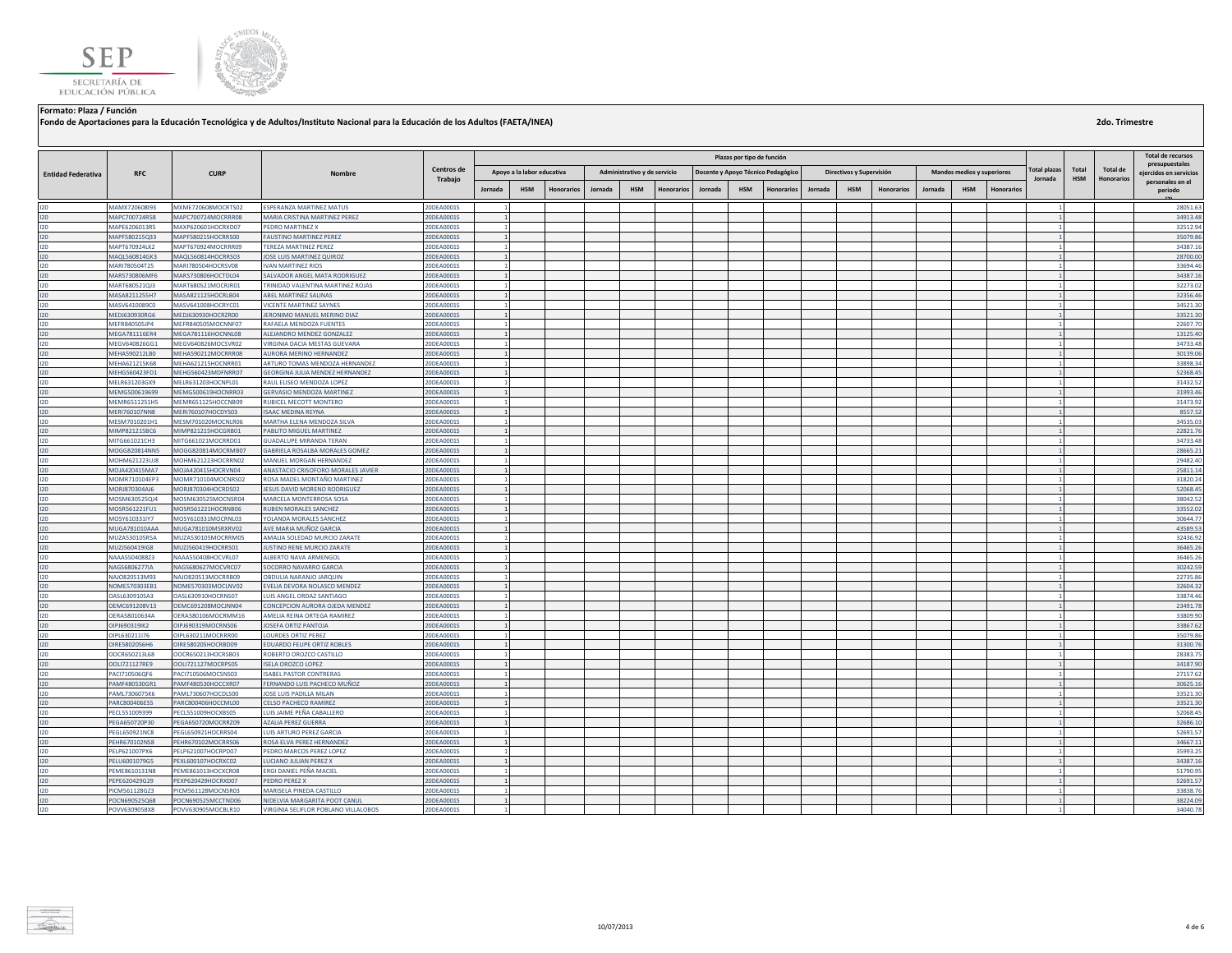



**Fondo de Aportaciones para la Educación Tecnológica y de Adultos/Instituto Nacional para la Educación de los Adultos (FAETA/INEA)**

|                           |                                |                                          |                                                                      |                          |                 |                            |                   |         |                              |                   |         | Plazas por tipo de función |                                    |         |                          |                   |         |                                   |            |                |            |                   | <b>Total de recursos</b>                   |
|---------------------------|--------------------------------|------------------------------------------|----------------------------------------------------------------------|--------------------------|-----------------|----------------------------|-------------------|---------|------------------------------|-------------------|---------|----------------------------|------------------------------------|---------|--------------------------|-------------------|---------|-----------------------------------|------------|----------------|------------|-------------------|--------------------------------------------|
|                           |                                |                                          |                                                                      | Centros de               |                 | Apoyo a la labor educativa |                   |         |                              |                   |         |                            |                                    |         |                          |                   |         | <b>Mandos medios y superiores</b> |            | Total plazas   | Total      | Total de          | presupuestales                             |
| <b>Entidad Federativa</b> | <b>RFC</b>                     | <b>CURP</b>                              | Nombre                                                               | Trabajo                  |                 |                            |                   |         | Administrativo y de servicio |                   |         |                            | Docente y Apoyo Técnico Pedagógico |         | Directivos y Supervisión |                   |         |                                   |            | Jornada        | <b>HSM</b> | <b>Honorarios</b> | eiercidos en servicios<br>personales en el |
|                           |                                |                                          |                                                                      |                          | Jornada         | <b>HSM</b>                 | <b>Honorarios</b> | Jornada | <b>HSM</b>                   | <b>Honorarios</b> | Jornada | <b>HSM</b>                 | Honorarios                         | Jornada | <b>HSM</b>               | <b>Honorarios</b> | Jornada | <b>HSM</b>                        | Honorario: |                |            |                   | periodo                                    |
| 120                       | RAAF6506115R3                  | RAAF650611MOCMZS03                       | <b>FAUSTINA RAMIREZ AZCONA</b>                                       | 20DEA0001S               |                 |                            |                   |         |                              |                   |         |                            |                                    |         |                          |                   |         |                                   |            |                |            |                   | 33174.92                                   |
| 120                       | RAAM6703046T9                  | RAAM670304MOCMNN08                       | MANUELA RAMIREZ ANTONIO                                              | 20DEA0001S               |                 |                            |                   |         |                              |                   |         |                            |                                    |         |                          |                   |         |                                   |            | $\overline{1}$ |            |                   | 35079.86                                   |
| 120                       | RABA5711301BA                  | RABA571130MOCMRN02                       | ANDREA RAMOS BURGUET                                                 | 20DEA0001S               |                 |                            |                   |         |                              |                   |         |                            |                                    |         |                          |                   |         |                                   |            |                |            |                   | 29434.62                                   |
| $120 -$                   | RACA610804GA3                  | RACA610804HOCMSL01                       | ALBERTO RAMOS CASAS                                                  | 20DEA0001S               |                 |                            |                   |         |                              |                   |         |                            |                                    |         |                          |                   |         |                                   |            |                |            |                   | 35195.30                                   |
| 120                       | RACD610701TU6                  | RACD610701MOCMRR07                       | DORA MARTHA RAMIREZ CRUZ                                             | 20DEA0001S               |                 |                            |                   |         |                              |                   |         |                            |                                    |         |                          |                   |         |                                   |            |                |            |                   | 36903.33                                   |
| 120                       | RALI650221AV2                  | RALI650221MDFMSS00                       | MARIA ISABEL RAMIREZ LUIS                                            | 20DEA0001S               |                 |                            |                   |         |                              |                   |         |                            |                                    |         |                          |                   |         |                                   |            |                |            |                   | 27529.17                                   |
| 120                       | RANE720804PU6                  | RANE720804HOCMCL06                       | ELEUTERIO RAMIREZ NICOLAS                                            | 20DEA0001S               | $\overline{1}$  |                            |                   |         |                              |                   |         |                            |                                    |         |                          |                   |         |                                   |            |                |            |                   | 22501.29                                   |
| 120                       | RARM560721U6A                  | RARM560721HOCMDR05                       | MARCELINO RAMIREZ RODRIGUEZ                                          | 20DEA0001S               |                 |                            |                   |         |                              |                   |         |                            |                                    |         |                          |                   |         |                                   |            |                |            |                   | 30175.10                                   |
| 120                       | RARV701114HY1                  | RARV701114MOCMMR06                       | <b>VIRGINIA RAMIREZ RAMIREZ</b>                                      | 20DEA0001S               | $\mathbf{1}$    |                            |                   |         |                              |                   |         |                            |                                    |         |                          |                   |         |                                   |            |                |            |                   | 42615.50                                   |
| 120                       | RECH560213A20                  | RECH560213HOCYRR00                       | HERIBERTO REYNA CARBALLO                                             | 20DEA0001S               |                 |                            |                   |         |                              |                   |         |                            |                                    |         |                          |                   |         |                                   |            |                |            |                   | 32166.62                                   |
| 120                       | REPE631210J56                  | REPE631210MOCYRL02                       | <b>ULALIA REYES PEREZ</b>                                            | 20DEA0001S               |                 |                            |                   |         |                              |                   |         |                            |                                    |         |                          |                   |         |                                   |            |                |            |                   | 30718.81                                   |
| 120                       | <b>RERA700408KA5</b>           | RERA700408HOCYML07                       | ALBERTO BENEDICTO REYES RAMIREZ                                      | 20DEA0001S               | 1               |                            |                   |         |                              |                   |         |                            |                                    |         |                          |                   |         |                                   |            |                |            |                   | 37724.23                                   |
| 120<br>120                | RERF640714MT0<br>RERH761004C40 | RERF640714HOCYMR06<br>REHR761004HOCNDC05 | FRANCISCO REYES RAMIREZ                                              | 20DEA0001S               | $\mathbf{1}$    |                            |                   |         |                              |                   |         |                            |                                    |         |                          |                   |         |                                   |            |                |            |                   | 40117.27<br>52145.04                       |
| 120                       | RESE540714UM8                  | RESE540714HOCYNM03                       | HECTOR EDUARDO RENERO RODRIGUEZ<br><b>EMILIANO REYES SANTIAGO</b>    | 20DEA0001S<br>20DEA0001S | 1               |                            |                   |         |                              |                   |         |                            |                                    |         |                          |                   |         |                                   |            |                |            |                   | 32484.08                                   |
| 120                       | RICA620505356                  | RICA620505MOCSRN09                       | ANGELA RIOS CRUZ                                                     | 20DEA0001S               | $\blacksquare$  |                            |                   |         |                              |                   |         |                            |                                    |         |                          |                   |         |                                   |            |                |            |                   | 29899.67                                   |
| 120                       | RICF691004R13                  | RICF691004MOCSRR00                       | FRANCISCA RIOS CRUZ                                                  | 20DEA0001S               |                 |                            |                   |         |                              |                   |         |                            |                                    |         |                          |                   |         |                                   |            |                |            |                   | 25519.08                                   |
| 120                       | RIPM6406108C2                  | RIPM640610HOCSLR06                       | MARGARITO RIOS PALACIOS                                              | 20DEA0001S               |                 |                            |                   |         |                              |                   |         |                            |                                    |         |                          |                   |         |                                   |            |                |            |                   | 38638.03                                   |
| 120                       | ROAI6903177G4                  | ROAI690317MOCDRR00                       | IRLANDA GERTRUDIS RODRIGUEZ ARAGON                                   | 20DEA0001S               | $\mathbf{1}$    |                            |                   |         |                              |                   |         |                            |                                    |         |                          |                   |         |                                   |            |                |            |                   | 28048.33                                   |
| 120                       | ROCS5611184Q3                  | ROCS561118MOCDRR07                       | SERAFINA RODRIGUEZ CRUZ                                              | 20DEA0001S               |                 |                            |                   |         |                              |                   |         |                            |                                    |         |                          |                   |         |                                   |            |                |            |                   | 31512.49                                   |
| 120                       | ROEL640123E63                  | ROXE640123MOCJXL06                       | <b>FLIZARET ROJAS X</b>                                              | 20DEA0001S               |                 |                            |                   |         |                              |                   |         |                            |                                    |         |                          |                   |         |                                   |            |                |            |                   | 33174.92                                   |
| 120                       | ROHM7109022HA                  | ROHM710902MOCSRR07                       | MIRNA GABRIELA ROSAS HERRERA                                         | 20DEA0001S               |                 |                            |                   |         |                              |                   |         |                            |                                    |         |                          |                   |         |                                   |            |                |            |                   | 31251.55                                   |
| 120                       | RORR761204L96                  | RORR761204HOCDZG07                       | ROGELIO RODRIGUEZ RUIZ                                               | 20DEA0001S               |                 |                            |                   |         |                              |                   |         |                            |                                    |         |                          |                   |         |                                   |            |                |            |                   | 199680.09                                  |
| 120                       | ROVA720415948                  | ROVA720415MOCSLN05                       | ANA LILIA ROSALES VELASCO                                            | 20DEA0001S               | $\mathbf{1}$    |                            |                   |         |                              |                   |         |                            |                                    |         |                          |                   |         |                                   |            |                |            |                   | 30224.27                                   |
| 120                       | ROVH580406P33                  | ROVH580406HOCSSM02                       | HUMBERTO JULIAN ROSETTE VASQUEZ                                      | 20DEA0001S               | $1\overline{ }$ |                            |                   |         |                              |                   |         |                            |                                    |         |                          |                   |         |                                   |            |                |            |                   | 30319.40                                   |
| 120                       | ROVL500215P51                  | ROVL500215HOCDLM09                       | LAMBERTO RODRIGUEZ VILLASEÑOR                                        | 20DEA0001S               | $\mathbf{1}$    |                            |                   |         |                              |                   |         |                            |                                    |         |                          |                   |         |                                   |            |                |            |                   | 34502.60                                   |
| 120                       | RUCA661218PC4                  | RUCA661218HOCZRD05                       | ADOLFO RUIZ CORTES                                                   | 20DEA0001S               | 1               |                            |                   |         |                              |                   |         |                            |                                    |         |                          |                   |         |                                   |            |                |            |                   | 32512.94                                   |
| 120                       | RUGB6101106R8                  | RUGB610110HOCZRN06                       | BENITO RUIZ GUERRA                                                   | 20DEA0001S               |                 |                            |                   |         |                              |                   |         |                            |                                    |         |                          |                   |         |                                   |            |                |            |                   | 28824.35                                   |
| 120                       | RUPH780403HJ8                  | RUPH780403HSLZNR04                       | <b>HERIBERTO RUIZ PONCE</b>                                          | 20DEA0001S               | $1\overline{ }$ |                            |                   |         |                              |                   |         |                            |                                    |         |                          |                   |         |                                   |            |                |            |                   | 34479.94                                   |
| 120                       | RUVR60030144A                  | RUVR600301MOCZLS07                       | ROSENDA LEONOR RUIZ VELASCO                                          | 20DEA0001S               | $\blacksquare$  |                            |                   |         |                              |                   |         |                            |                                    |         |                          |                   |         |                                   |            |                |            |                   | 33604.32                                   |
| 120<br>120                | SAAM690615DK7<br>SACG6309299K0 | SAAM690615HOCNQG02<br>SACG630929HVZLRN01 | MIGUEL ANGEL SANCHEZ AQUINO<br>GONZALO SALGADO CARBALLO              | 20DEA0001S<br>20DEA0001S | 1               |                            |                   |         |                              |                   |         |                            |                                    |         |                          |                   |         |                                   |            |                |            |                   | 32859.32<br>25364.46                       |
| 120                       | SACR540827448                  | SACR540827MOCLSS02                       | ROSALBA SALINAS CASTILLO                                             | 20DEA0001S               | $\mathbf{1}$    |                            |                   |         |                              |                   |         |                            |                                    |         |                          |                   |         |                                   |            |                |            |                   | 29262.82                                   |
| 120                       | SAFF701120411                  | SAFF701120MOCNNL09                       | FELISA SANTANA FUENTES                                               | 20DEA0001S               |                 |                            |                   |         |                              |                   |         |                            |                                    |         |                          |                   |         |                                   |            |                |            |                   | 33492.43                                   |
| 120                       | AGA640123TV4                   | SAGA640123MOCLIM08                       | AMELIA SALVADOR GIJON                                                | 20DEA0001S               | $\mathbf{1}$    |                            |                   |         |                              |                   |         |                            |                                    |         |                          |                   |         |                                   |            |                |            |                   | 29572.06                                   |
| 120                       | 6AGA7006056G4                  | SAGA700605MOCBND04                       | ADELAIDA SABAH GENICO                                                | 20DEA0001S               |                 |                            |                   |         |                              |                   |         |                            |                                    |         |                          |                   |         |                                   |            |                |            |                   | 29305.18                                   |
| 120                       | SAGE5903033T5                  | SAGE590303MOCNZN04                       | ENRIQUETA LEONOR SANCHEZ GUZMAN                                      | 20DEA0001S               | 1               |                            |                   |         |                              |                   |         |                            |                                    |         |                          |                   |         |                                   |            |                |            |                   | 32712.34                                   |
| 120                       | SAGF5810277I0                  | SAGF581027HOCNRR04                       | FRUMENCIO SANTIAGO GARCIA                                            | 20DEA0001S               |                 |                            |                   |         |                              |                   |         |                            |                                    |         |                          |                   |         |                                   |            |                |            |                   | 37042.52                                   |
| 120                       | SAGR651023746                  | SAGR651023HOCNML05                       | RAUL SANTIAGO GOMEZ                                                  | 20DEA0001S               |                 |                            |                   |         |                              |                   |         |                            |                                    |         |                          |                   |         |                                   |            |                |            |                   | 34560.32                                   |
| 120                       | SAGS791003LW8                  | SAGS791003MOCNLJ04                       | <b>JUJEYLA SANTIAGO GALLEGOS</b>                                     | 20DEA0001S               |                 |                            |                   |         |                              |                   |         |                            |                                    |         |                          |                   |         |                                   |            |                |            |                   | 52151.24                                   |
| 120                       | SAHJ7012204J7                  | SAHJ701220HOCNRN00                       | JUAN JOSE SANTIAGO HERNANDEZ                                         | 20DEA0001S               | 1               |                            |                   |         |                              |                   |         |                            |                                    |         |                          |                   |         |                                   |            |                |            |                   | 34560.32                                   |
| 120                       | SAJA680204QI9                  | SAJA680204HOCNRN09                       | ANDRES SANCHEZ JARQUIN                                               | 20DEA0001S               | $\mathbf{1}$    |                            |                   |         |                              |                   |         |                            |                                    |         |                          |                   |         |                                   |            |                |            |                   | 33925.34                                   |
| 120                       | SALU7003208L4                  | SAXL700320MOCNXZ06                       | LUZ MARIA DOLORES SANCHEZ X                                          | 20DEA0001S               |                 |                            |                   |         |                              |                   |         |                            |                                    |         |                          |                   |         |                                   |            |                |            |                   | 30242.59                                   |
| 120                       | SAMJ6612273N1                  | SAMJ661227HOCNJN09                       | JUAN PASCUAL SANTIAGO MEJIA                                          | 20DEA0001S               | $\overline{1}$  |                            |                   |         |                              |                   |         |                            |                                    |         |                          |                   |         |                                   |            |                |            |                   | 34214.00                                   |
| 120                       | <b>SAMM6312263CA</b>           | SAMM631226MOCNRR01                       | MARINA MA. DE LA LUZ SANTIAGO MARTINEZ                               | 20DEA0001S               |                 |                            |                   |         |                              |                   |         |                            |                                    |         |                          |                   |         |                                   |            |                |            |                   | 32771.78                                   |
| 120                       | SAMR730519K81                  | SAMR730519HOCNNB00                       | RUBEN MARCIAL SANCHEZ MENDOZA                                        | 20DEA0001S               | 1               |                            |                   |         |                              |                   |         |                            |                                    |         |                          |                   |         |                                   |            |                |            |                   | 34973.48                                   |
| 120<br>120                | SAOC681124JL7                  | SAOC681124HOCNRR07                       | CRISOFORO ALEJANDRO SANTIAGO ORTIZ<br>LORETO GRACIELA SANTIAGO PALMA | 20DEA0001S               | $\mathbf{1}$    |                            |                   |         |                              |                   |         |                            |                                    |         |                          |                   |         |                                   |            |                |            |                   | 34906.64<br>29366.96                       |
| 120                       | SAPL391210D19<br>SAPR650531A23 | SAPL391210MOCNLR08<br>SAPR650531MOCNRY04 | REYNA VIRGEN SANTIAGO PEREZ                                          | 20DEA0001S<br>20DEA0001S | $\mathbf{1}$    |                            |                   |         |                              |                   |         |                            |                                    |         |                          |                   |         |                                   |            |                |            |                   | 35127.26                                   |
| 120                       | SARA7108245N0                  | SARA710824MDFNMR01                       | AUREA AIDA SANCHEZ RAMIREZ                                           | 20DEA0001S               |                 |                            |                   |         |                              |                   |         |                            |                                    |         |                          |                   |         |                                   |            |                |            |                   | 28592.28                                   |
| 120                       | SARG681003E78                  | SARG681003MOCNSS02                       | GISELA SANDOVAL ROSALES                                              | 20DEA0001S               | $\mathbf{1}$    |                            |                   |         |                              |                   |         |                            |                                    |         |                          |                   |         |                                   |            |                |            |                   | 32512.94                                   |
| 120                       | SARH771127QB6                  | SARH771127MOCLDR06                       | HORTENSIA SAI VADOR RODRIGUEZ                                        | 20DEA0001S               | $\mathbf{1}$    |                            |                   |         |                              |                   |         |                            |                                    |         |                          |                   |         |                                   |            |                |            |                   | 26455.42                                   |
| 120                       | SARM6803143D4                  | SARM680314MOCVVT02                       | MATILDE MARGARITA SAAVEDRA REVILLA                                   | 20DEA0001S               |                 |                            |                   |         |                              |                   |         |                            |                                    |         |                          |                   |         |                                   |            |                |            |                   | 34733.48                                   |
| 120                       | SASF600530QK2                  | SASF600530HOCNNR06                       | FERNANDO SANCHEZ SANCHEZ                                             | 20DEA0001S               |                 |                            |                   |         |                              |                   |         |                            |                                    |         |                          |                   |         |                                   |            |                |            |                   | 28824.35                                   |
| 120                       | SASJ720505R53                  | SASJ720505HDFNNN02                       | <b>IUAN GABRIEL SAN IUAN SAN IUAN</b>                                | 20DEA0001S               | 1               |                            |                   |         |                              |                   |         |                            |                                    |         |                          |                   |         |                                   |            |                |            |                   | 34733.48                                   |
| 120                       | SATR6912146Q8                  | SATR691214MOCNRS00                       | ROSA MARIA SANCHEZ TORIS                                             | 20DEA0001S               |                 |                            |                   |         |                              |                   |         |                            |                                    |         |                          |                   |         |                                   |            |                |            |                   | 33932.18                                   |
| 120                       | SAVR730830US0                  | SAVR730830MOCNLS02                       | <b>ROSA SANCHEZ VALDIVIESO</b>                                       | 20DEA0001S               |                 |                            |                   |         |                              |                   |         |                            |                                    |         |                          |                   |         |                                   |            |                |            |                   | 23508.96                                   |
| 120                       | SAZL681127268                  | SAZL681127HOCNRS06                       | UIS VIRGILIO SANTOS ZARATE                                           | 20DEA0001S               | $\mathbf{1}$    |                            |                   |         |                              |                   |         |                            |                                    |         |                          |                   |         |                                   |            |                |            |                   | 33694.46                                   |
| 120                       | SICG6111051N5                  | SICG611105HOCLRR01                       | <b>GERARDO SILVA CERVANTES</b>                                       | 20DEA0001S               | 1               |                            |                   |         |                              |                   |         |                            |                                    |         |                          |                   |         |                                   |            |                |            |                   | 34201.34                                   |
| 120                       | SICR6305233M0                  | SICR630523MDFRRC00                       | MARIA DEL ROCIO SIERRA CORTES                                        | 20DEA0001S               |                 |                            |                   |         |                              |                   |         |                            |                                    |         |                          |                   |         |                                   |            |                |            |                   | 28560.47                                   |
| 120                       | SIGJ551007DQ5                  | SIGJ551007MOCLRL08                       | <b>JULIA SILVA GARCIA</b>                                            | 20DEA0001S               | $\mathbf{1}$    |                            |                   |         |                              |                   |         |                            |                                    |         |                          |                   |         |                                   |            |                |            |                   | 32213.75                                   |
| 120<br>120                | SILO640518QW1<br>SIRG5212064RA | SILO640518MOCLPL03<br>SIRG521206MOCLZL05 | OLIVA REMEDIOS SILVA LOPEZ<br><b>GLORIA LOURDES SILVA RUIZ</b>       | 20DEA0001S<br>20DEA0001S | $1\overline{ }$ |                            |                   |         |                              |                   |         |                            |                                    |         |                          |                   |         |                                   |            |                |            |                   | 30403.75<br>35253.02                       |
|                           |                                |                                          |                                                                      |                          |                 |                            |                   |         |                              |                   |         |                            |                                    |         |                          |                   |         |                                   |            |                |            |                   |                                            |